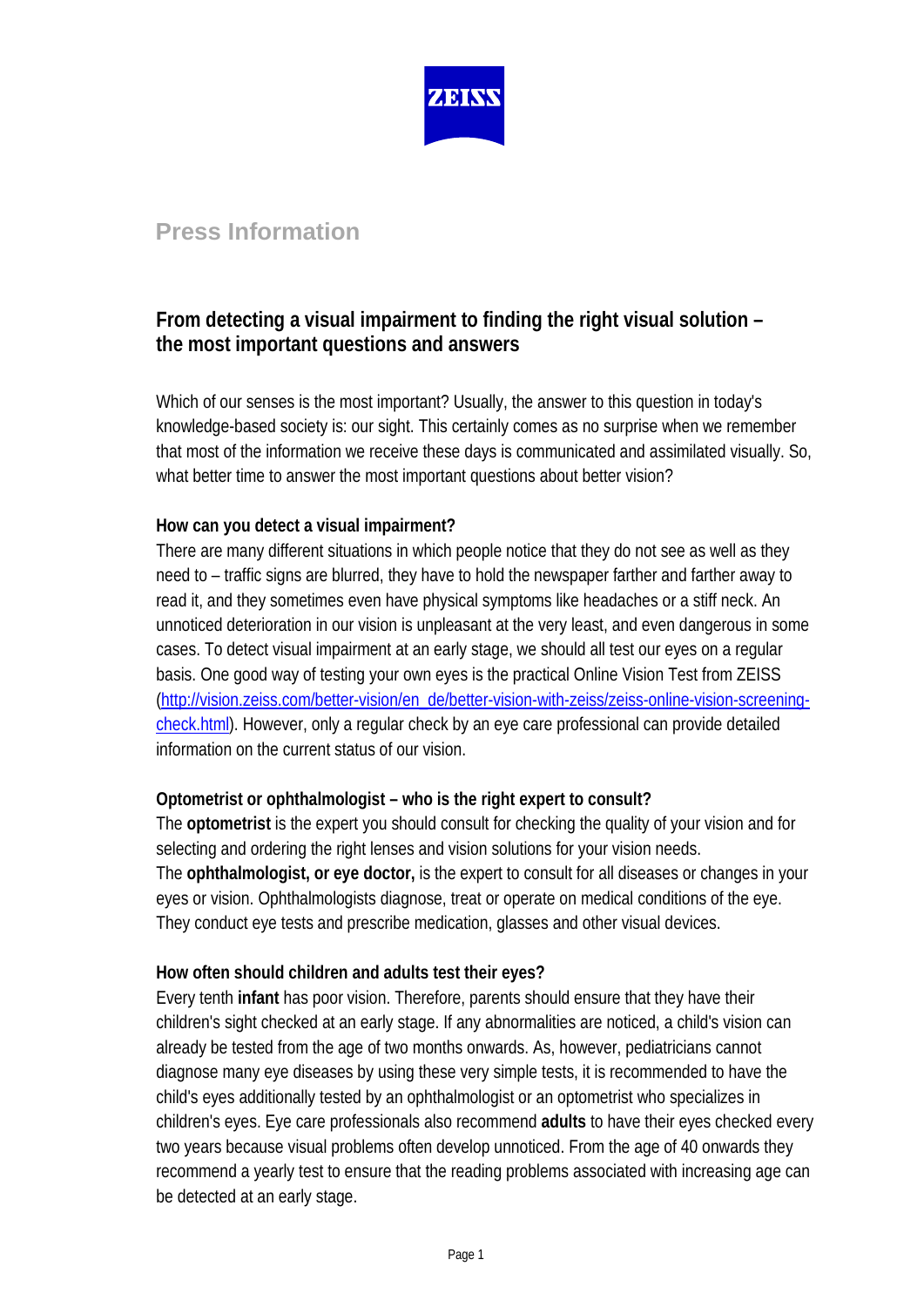

### **What aspects should you pay special attention to when buying a new pair of glasses?**

The optometrist uses the result of the eye test to recommend individually fitted lenses. What is important is that the lenses are optimally matched to the wearer's personal requirements, job and leisure activities. Here, a distinction is made between

- a. **single vision lenses** for short- and farsighted wearers,
- b. **progressive lenses** for combined short- and farsightedness from the age of 40 onward,
- c. **office lenses** designed for relaxed vision in the intermediate and near ranges.

These lens types are available in different materials: **glass and plastic**. Glass lenses generally have a lower price and are more scratch-resistant, while plastic lenses are lighter and more resistant to breakage. When selecting the material, criteria such as length of wear, the field of application and the price envisioned by the wearer should all be taken into account.

For special requirements, there are various offerings of

- d. **sports lenses** for clear vision in indoor and outdoor sporting activities,
- e. **self-tinting lenses** that automatically darken in the sun and clear again indoors,
- f. tinted and untinted **sunglass lenses** for protecting the eyes against UV light and glare.

Different coatings for the lenses offer further possibilities of adapting the lenses to the personal lifestyle of the wearer: a **hard coating,**for example, offers protection against scratches and is recommended for children's lenses or softer plastic lenses. An **antistatic coating** makes it harder for dust and dirt to adhere to the lens and is suitable for wearers who constantly wear their glasses. High tech coatings like DuraVision® Platinum by ZEISS [\(http://vision.zeiss.com/better](http://vision.zeiss.com/better-vision/en_de/better-vision-with-zeiss/your-individualized-zeiss-lens/more-robust-dirt-resistant-easy-to-clean-the-new-innovative-spectacle-lens-coating-from-zeiss.html)[vision/en\\_de/better-vision-with-zeiss/your-individualized-zeiss-lens/more-robust-dirt-resistant](http://vision.zeiss.com/better-vision/en_de/better-vision-with-zeiss/your-individualized-zeiss-lens/more-robust-dirt-resistant-easy-to-clean-the-new-innovative-spectacle-lens-coating-from-zeiss.html)[easy-to-clean-the-new-innovative-spectacle-lens-coating-from-zeiss.html\)](http://vision.zeiss.com/better-vision/en_de/better-vision-with-zeiss/your-individualized-zeiss-lens/more-robust-dirt-resistant-easy-to-clean-the-new-innovative-spectacle-lens-coating-from-zeiss.html) offer **all-round protection** with a combined antireflective, hard and antistatic coating.

#### **How much care do lenses need?**

To ensure clear vision over the long term, lenses must be protected against dirt and scratches. Therefore, wearers should not merely use their sleeve or handkerchief to clean their lenses. The coarse texture of these materials can easily cause damage to the coatings. Dry micro-cloths or moist, micro-fine lens wipes, on the other hand, have been specially designed to meet the requirements of modern lenses.

#### **Press contact**

Joachim Kuss, Carl Zeiss, Vision Care Phone +49 (0)7361 5578 1295, email: Joachim.Kuss@zeiss.com

#### **[www.zeiss.com/press](http://www.zeiss.com/press)**